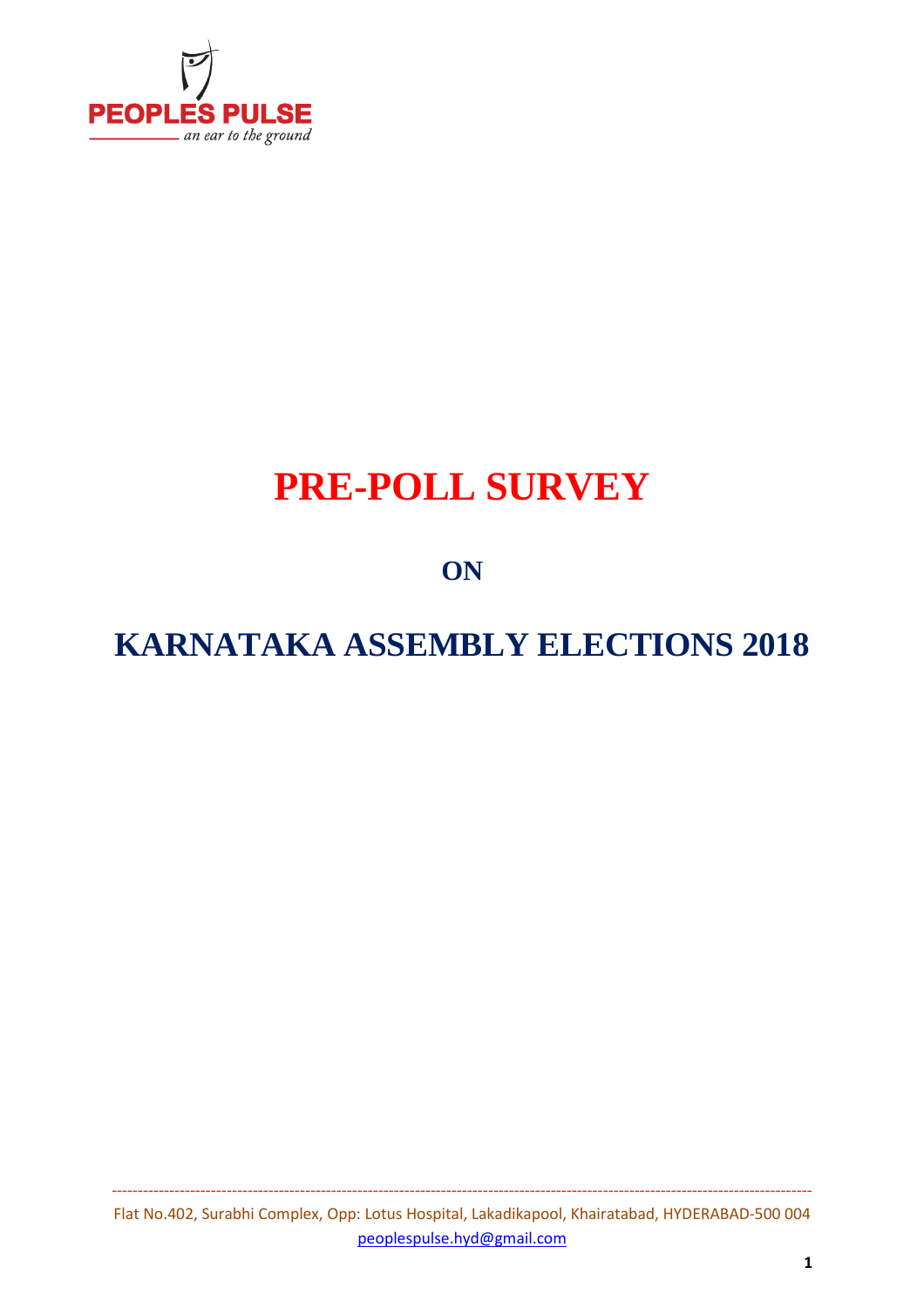

### **KARNATAKA TO HAVE A HUNG ASSEMBLY**

The Karnataka Assembly Elections, which is dominating national attention, is heading for a dramatic finish between the Ruling Congress, BJP and JD(S). Elections to the 224 Karnataka Legislative Assembly being held today throw up a hung verdict leaving the field open for parties to cobble together a meaning and workable arrangement for the next five years.

Karnataka 2018 is headed to have a hung Assembly with the Congress set to emerge as the single largest party in the 224-member House. The BJP would be the next largest party. The JD(S) would have a say in who would govern Karnataka in the next term.

**Peoples Pulse,** Political research organization conducted a field study and Pre-poll survey in Karnataka from **27th April to 9th May** covering **3,600 kilometers** across all the regions. The survey was done in coordination with Kannada daily, **'Kolaravani'**. The survey comprised of mixed methodology of social listening by talking to different sections and a structured questionnaire with respondents' options.

**According to Peoples Pulse-Kolaravani survey the ruling Congress would get 93-103 seats followed by BJP between 83-93 seats. The JD(S) would get 33-43 seats. Others would get 2-4 seats. The survey shows that the Congress would have a vote share of 39.6 percent, BJP 34.2 percent, JD(S) 21.6 percent and others 4.6 percent.** 

For any survey a margin of error is plus or minus three percent. The survey did not factor the last two days of campaign and therefore could not assess the last minute swing in favour of or against any of the main parties.

Further our survey showed that most of the winners in the treasury or the opposition benches would find themselves past the post with pretty thin margins. Significantly there is no real anti-incumbency against Sri Siddharamaiah government. On the contrary, the voter is speaking favorably about the developmental work done by this government. The survey showed that the anti-incumbency factor, however, is working against the sitting MLA belonging to Congress, BJP and JD(S).

The survey showed that the Congress is leading over the other parties uniformly on all parameters, namely, development, welfare, community preference, C.M choice, party preference, across age and gender.

-------------------------------------------------------------------------------------------------------------------------------------- Flat No.402, Surabhi Complex, Opp: Lotus Hospital, Lakadikapool, Khairatabad, HYDERABAD-500 004 peoplespulse.hyd@gmail.com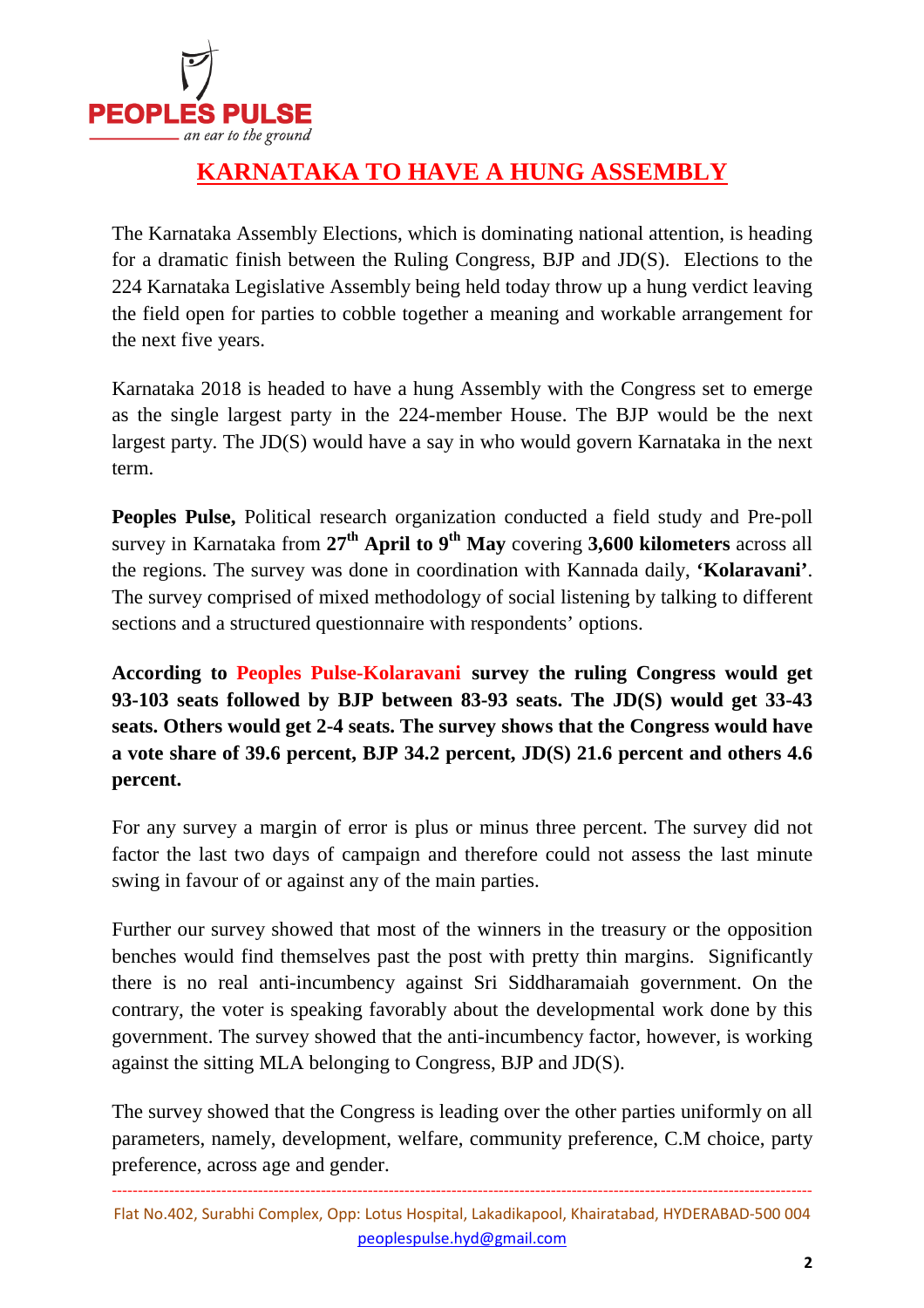

The report was compiled and prepared by Peoples Pulse senior associate **Dr Sajjan Kumar**, a Ph.D from CPS, JNU and co-author of 'Everyday Communalism' published by Oxford University Press. **Peoples Pulse** team members, **Kolaravani network** on the field assisted in gathering the data. Based on the data we categorized 224 Assembly Constituencies as "**Edge"** and **"Keen Contest"**.

 It will be the outcome of 43 keenly contested seats between Congress, BJP and JD(S) that is going to decide which party shall form the next government in Karnataka. The possible result in the rest of the constituencies 224 is by and large predictable while the verdict can go in favour of the three parties in the 43 keen assembly segments and hence becomes crucial.

Congress has an edge over its main rival BJP in all the regions except coastal Karnataka. In fact, the dominant characteristic of the ensuing election happen to be a complete absence of 'anti-incumbency' factor. In our fieldwork, majority of respondents rated both, the performance of Congress and Chief Minister Siddaramaiah as satisfactory. The popular welfare schemes, absence of any corruption issue and stability factor were offered as the reasons behind the largely positive image of the ruling party and its leader.

On the other hand, BJP seeking to oust the incumbent Congress, failed to build a dominant election narrative resonating with the electorates. This lacuna on part of BJP has been on account of its inability to offer better credentials on parameters of corruption, stability and welfare. Besides, the issue of Hindutva had few takers besides coastal region. Finally, Modi factor was found to be a non-starter except part of Mumbai Karnataka, particularly Belgaum district and coastal region.

| <b>PARTY</b>    | <b>VOTE SHARE*</b> | <b>SEATS</b><br><b>PROJECTION*</b> |
|-----------------|--------------------|------------------------------------|
| <b>CONGRESS</b> | 39.6               | 93-103                             |
| <b>BJP</b>      | 34.2               | 83-93                              |
| JD(S)           | 21.6               | $33 - 43$                          |
| <b>OTHERS</b>   | 4.6                | $2 - 4$                            |

### **VOTE SHARE AND SEATS PROJECTION**

*\*Margin of error +or- three percent* 

Flat No.402, Surabhi Complex, Opp: Lotus Hospital, Lakadikapool, Khairatabad, HYDERABAD-500 004 peoplespulse.hyd@gmail.com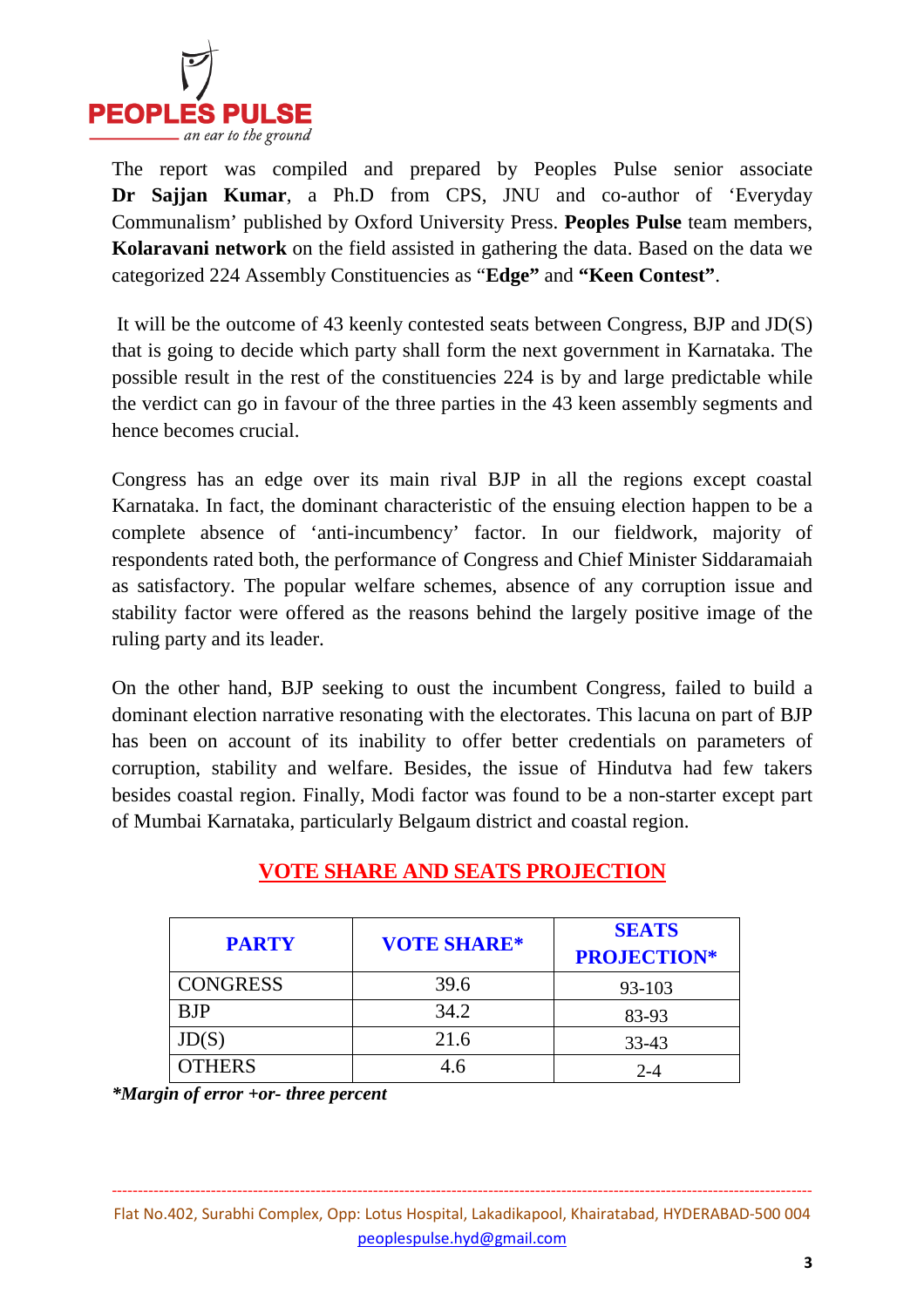

Congress is witnessing a consolidation of Dalits, Tribals, Muslims and lower OBC voters on account of the welfare policies reaching out the weaker sections and corresponding satisfaction with the party and state leadership. This is translating into positive vote or a pro-incumbency vote for the ruling party.

BJP is prime beneficiary of the consolidation of Lingayats due to merger of KJP that contested 2013 election separately. However, the projection of Tribal leader Sriramulu as possible deputy C.M doesn't seem to resonate with most of the tribal voters beyond certain pockets in Southern Karnataka.

JD(S)' main traction comes from its strong position in Southern Karnataka and Bangalore where Vokkaliga concentration is most intense, which in turn, is attracting other communities and castes like Muslims, OBCs and in some constituencies Dalits too. However, the party is very weak in coastal region and Mumbai Karnataka. The party would have a better strike rate than Congress and BJP in southern Karnataka region.

| <b>REGIONS</b>                    | <b>CONG</b> | <b>BJP</b> | JD(S) | <b>OTHERS</b> |
|-----------------------------------|-------------|------------|-------|---------------|
| SOUTHERN KARNATAKA                | 38          | 18         | 35    |               |
| <b>CENTRAL KARNATAKA</b>          | 43          | 38         |       |               |
| HYDERABAD-KARNATAKA               | 42          | 33         | 22    |               |
| MUMBAI-KARNATAKA                  | 43          | 43         | 12    |               |
| <b>COASTAL KARNATAKA</b>          | 41          | 42         | 15    |               |
| <b>BANGLORE RURAL &amp; URBAN</b> | 33          | 31         | 28    |               |

### **REGION WISE VOTING PATTERN**

Congress' decisive edge in Southern, Central and Hyderabad Karnataka is on account of the demographic advantage of Dalits, Tribals and Muslims– the core support base of the ruling party. On the other hand, BJP has a strong presence in Mumbai Karnataka and Coastal region as demographically, the core support base of Congress is relatively weak while the castes like Lingayats and Marathas, Konkan Bhandaris, Bunts, who dominate the two regions respectively, favouring BJP. JD(S) is a distant third in these two regions on account of near absence of its core support base, i.e, Vokkaligas.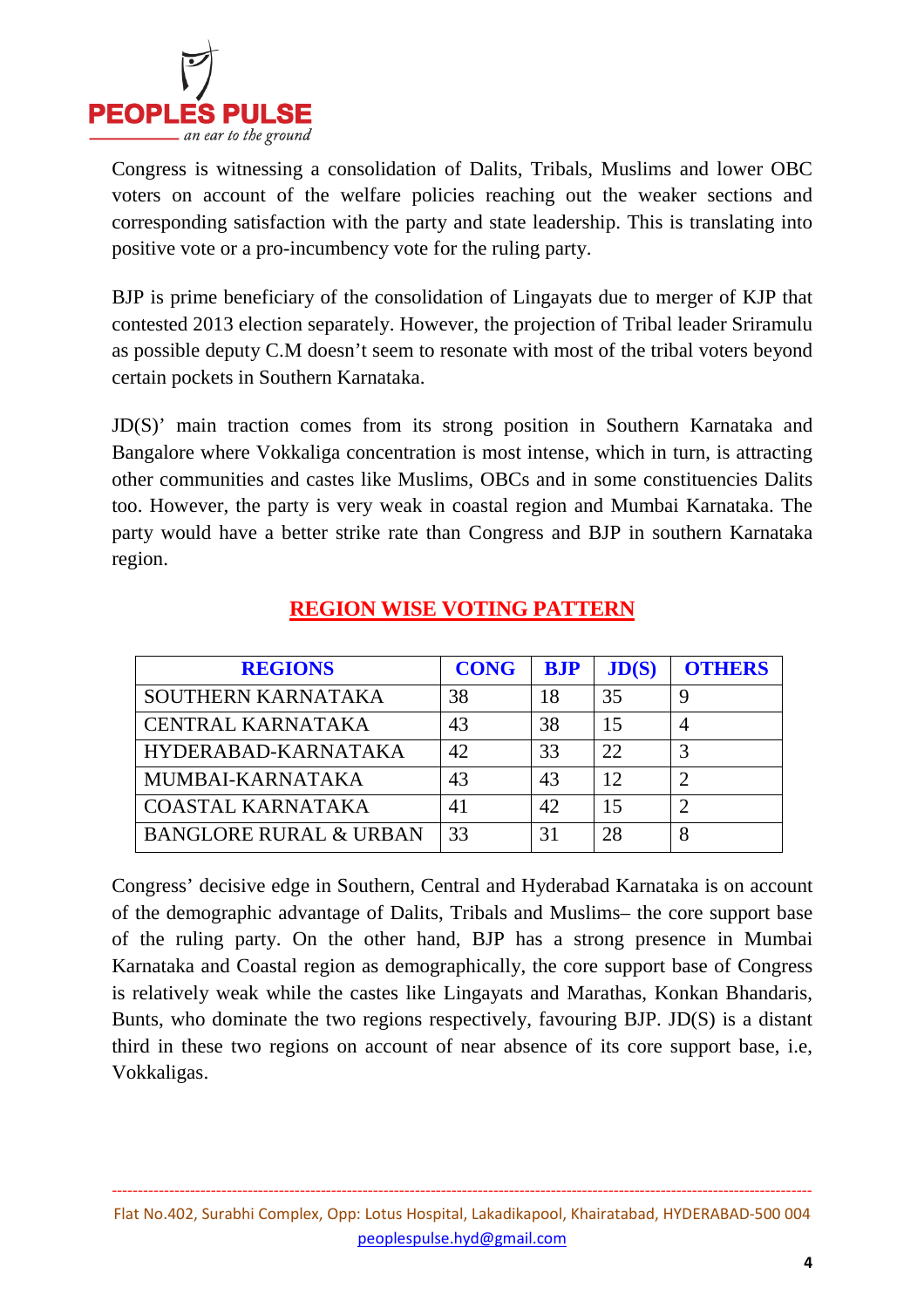

Thus, it is caste and community that is the main electoral determinant in this election which is defining the respective bastions of Congress, BJP and JD(S)

| <b>COMMUNITY</b>    | <b>CONG</b> | <b>BJP</b> | JD(S) | <b>OTHERS</b>  |
|---------------------|-------------|------------|-------|----------------|
| <b>DALITS</b>       | 51          | 22         | 21    | 6              |
| <b>TRIBALS</b>      | 50          | 27         | 18    | 5              |
| <b>MUSLIMS</b>      | 69          | 12         | 15    | 4              |
| <b>UPPER CASTES</b> | 21          | 51         | 23    | 5              |
| <b>OTHER OBCs</b>   | 42          | 35         | 18    | 5              |
| <b>LINGAYATHS</b>   | 15          | 65         | 12    | 8              |
| VOKKALIGAS          | 24          | 20         | 52    | $\overline{4}$ |
| <b>OTHERS</b>       | 39          | 35         | 15    |                |

### **COMMUNITY WISE VOTING PATTERN**

### **'AHINDA'FOR CONGRESS, UPPER CASTES INGAYATS FOR BJP AND VOKKALIGAS FOR JD(S)**

As is seen in the table above, the AHINDA (non-Vokkaliga OBCs+Dalits+ Tribals+Muslims) support base is working in favour of Congress. The prime reason accounting for this happen to be the success of popular pro-poor welfare schemes, mainly, Anna-Bhagya, that has created a good-will for the ruling party and its incumbent Chief Minister. Besides, Muslims are veering solidly towards Congress more intensely as the perception that a likely post-poll alliance between JD(S) and BJP is an imminent possibility, is driving a significant percentage of minorities away from JD(S) in favour of the Congress.

Majority of Dalits and tribals are preferring the Congress government's pro-poor welfare schemes over other factors. Besides, Sriramulu, has not captured the imagination of majority of the tribal except in certain pockets. This is contrary to the BJP's expectations that these two sections would shift their loyalties towards it. Further their calculation that a section of Madigas would sail with them given their so-called anger towards the ruling Congress does not seem to hold much water.

Flat No.402, Surabhi Complex, Opp: Lotus Hospital, Lakadikapool, Khairatabad, HYDERABAD-500 004 peoplespulse.hyd@gmail.com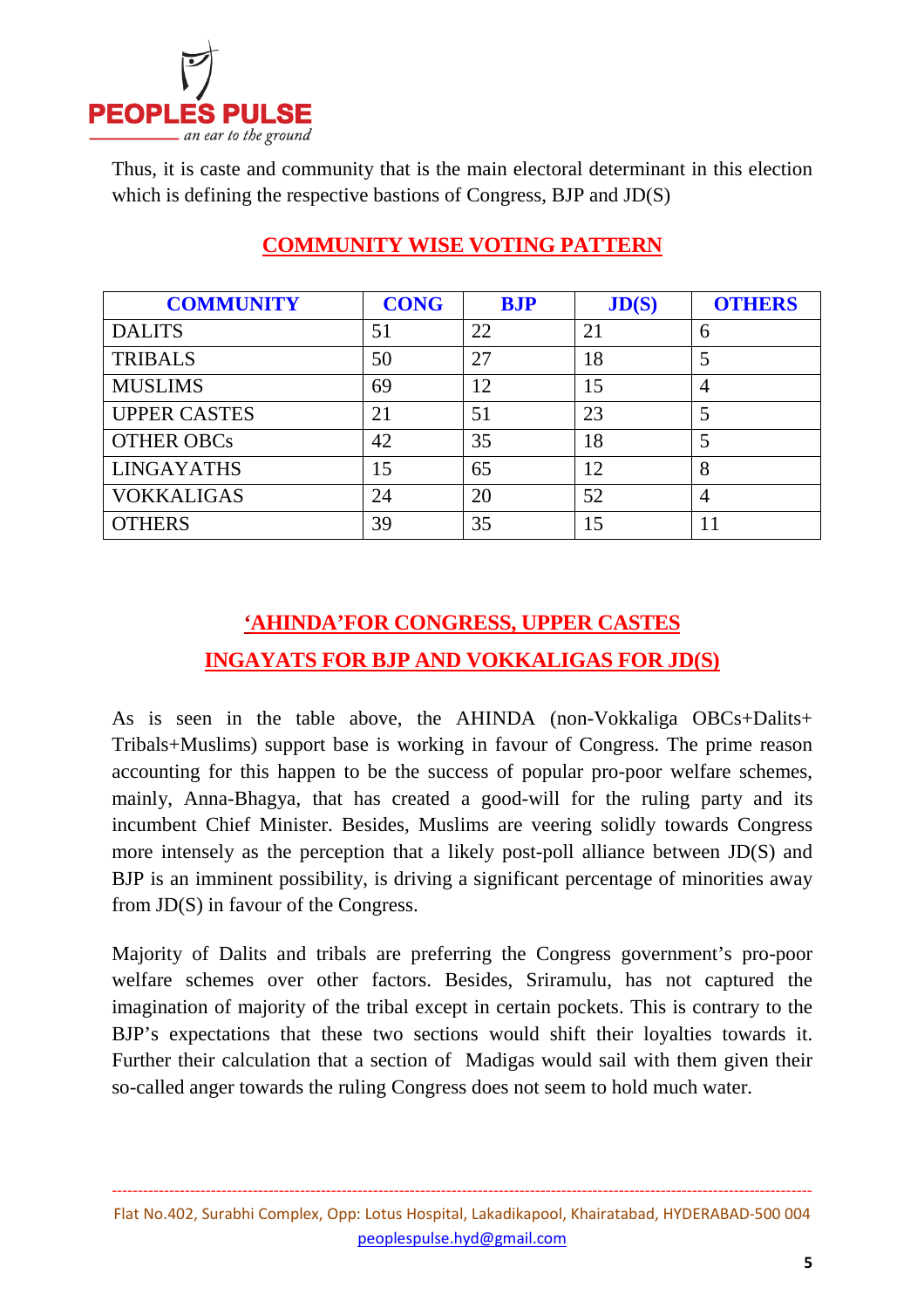

On the other hand, the upper castes, like Brahmin, Bunts, Jains, Lingayats etc. are strongly consolidated in favour of BJP, primarily on account of the perception that the incumbent Congress government led by Siddaramaiah has catered to the interests of Dalits, Tribals and Muslims at their cost.

Similarly, for Vokkaligas, this election is a 'now-or-never' moment to see the revival of JD(S) and its leader Kumaraswami, whom they intend to catapult to C.M's post through any possible permutation and combination of post-poll alliance. Moreover, the dominant Vokkaligas and Lingayats, nurture a sense of loss of power given their perception that Siddaramaiah has been championing the interest of non-Vokkaliga OBCs, Dalits, Tribals and Muslims at their expense.So, the popularity of C.M candidates merits attention.

Overall, JD(S) has not gained in any way by receiving support from the MIM and BSP.Only in the Mysore region some of their candidates have received electoral bolstering among Dalits and Muslims because of the support of BSP and MIM.

### **C.M CHOICE**

| <b>NAME</b>            | <b>Percentage</b> |
|------------------------|-------------------|
| <b>SIDDARAMAIAH</b>    | 37                |
| <b>B S YEDDYURAPPA</b> | 74                |
| H D KUMARASWAMI        | 19                |
| <b>OTHERS</b>          |                   |

Majority of the respondents belonging to non-Vokkaliga OBCs, Dalits, Tribals and Muslims, unequivocally preferred Siddaramaiah as the next C.M on account of his performance in the last two years. Surprisingly, majority of the Muslims have a connect with Siddaramaiah on account of his welfare policies rather than mere secular posturing. Similarly, along the expected lines overwhelming majority of Vokklingas preferred Kumaraswami while the Lingayats were near unanimous in preferring Yeddyurappas as their C.Mchoice.

Interestingly, while Vokkaligas justified their choice in terms of pro-farmer image of JD(S) and Kumaraswami, rather than caste matrix, majority of Lingayats rationalised their choice for Yeddyurappa by arguing that he caters for entire public rather than just for Dalits, Tribals and Muslims.

Flat No.402, Surabhi Complex, Opp: Lotus Hospital, Lakadikapool, Khairatabad, HYDERABAD-500 004 peoplespulse.hyd@gmail.com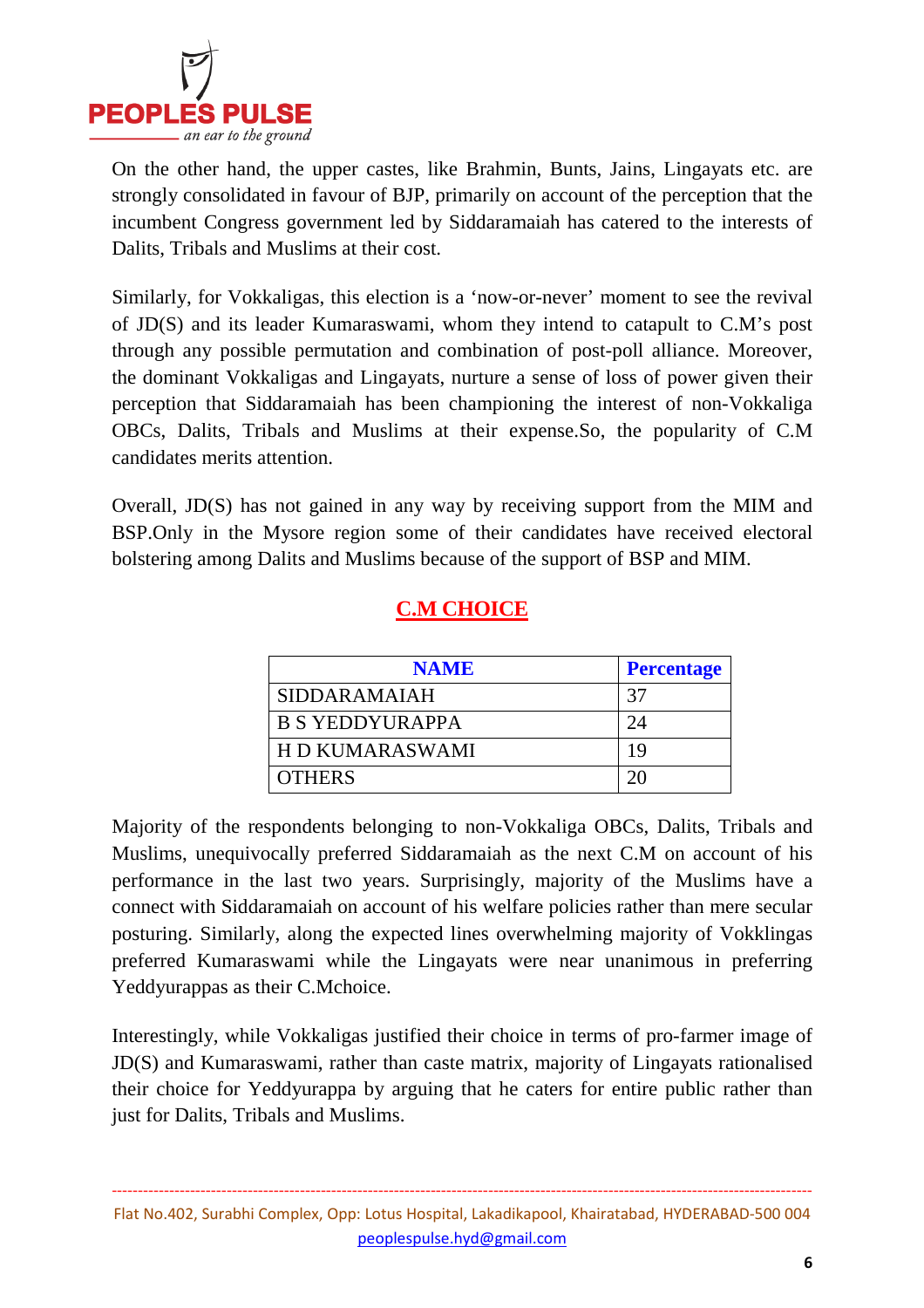

In this regard the satisfaction percentage of Siddaramaiah government's is pertinent.

| <b>WELFARE SCHEME</b>       | <b>PERCENTAGE</b> |
|-----------------------------|-------------------|
| Anna Bhagya                 | 84                |
| Ksheera Bhagya              | 71                |
| Krishi Bhagya               | 38                |
| Akshara Dasoha              | 58                |
| <b>Indira Canteen</b>       | 28                |
| Cycle Bhagya                | 25                |
| <b>Bus Pass to Students</b> | 34                |

### **RECEPTION OF POPULAR WELFARE SCHEMES**

The most important electoral determinant affecting the voting preference of the majority of the electorates happen to be the popular welfare policies, especially, the Anna-Bhagya, that has truly found favour among the poor. This factor acquires overarching importance in the backdrop of three years of drought in different parts of the state wherein the efficient delivery of the highly subsidised food emerged as the saviour for the people. Undoubtedly, this has reaped dividends for both the Congress and Siddaramaiah.

#### **MODI NOT A FACTOR IN THIS ELECTION**

The major strengthof BJP since 2014 has been the 'Modi factor', which has usually put rival parties at a disadvantage. However, from Karnataka perspective, barring coastal region, Modi doesn't seem to be an electoral factor. His speeches don't seem to resonate with the majority of the electorates including the Lingayats who constitute the bulk of its support base. The community members are driven moreby the factor of seeing Yeddyurappa as next C.M rather than stay enchanted by Modi.

Similarly, majority of peasant castes, consider BJP and Modi not being friendly to the interest of the farmers. Thus, Karnataka election presents a case wherein the local and regional factors are dominating the electoral dynamics– a factor not in the best interest of BJP.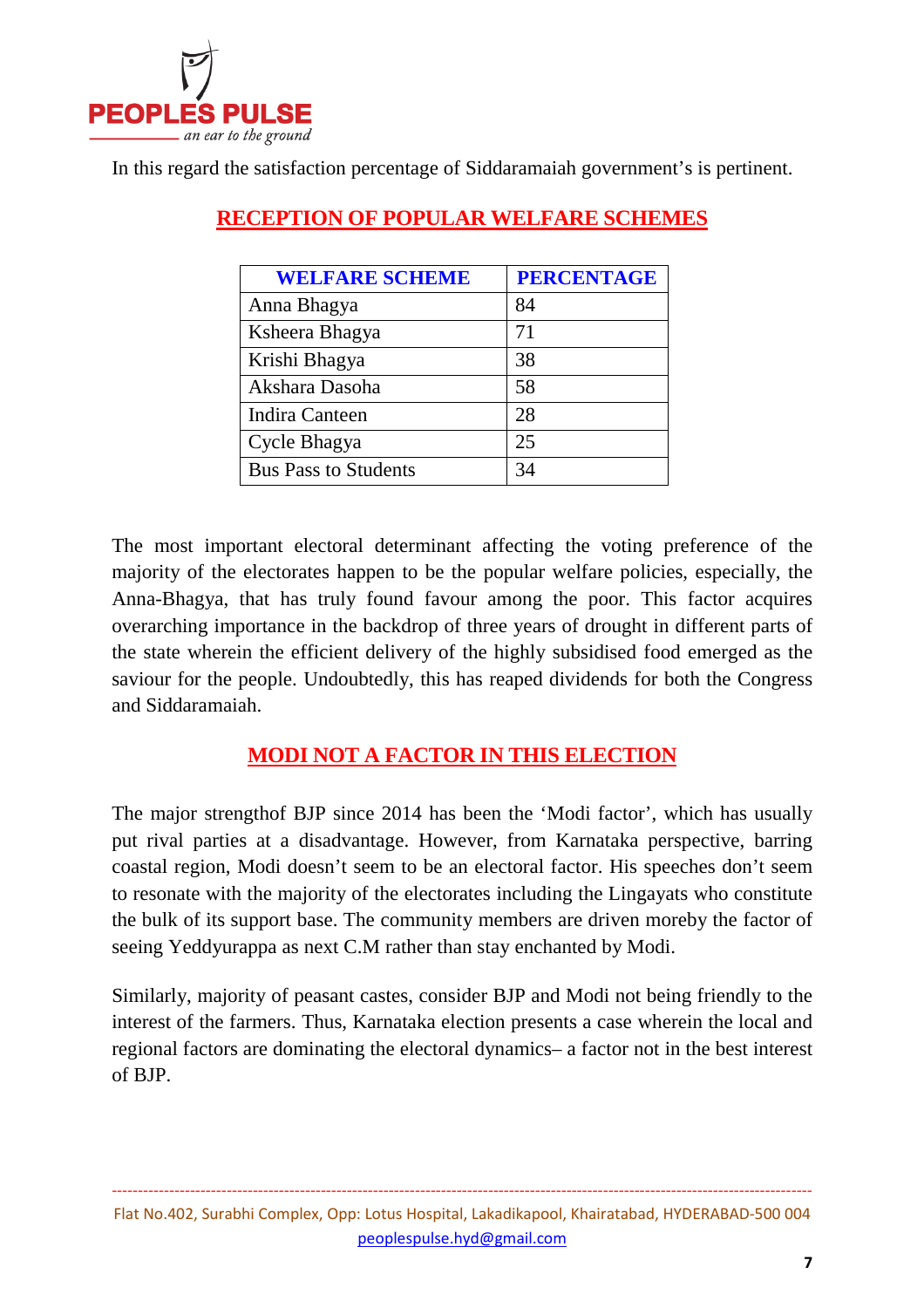

#### **JD(S) AS PRO-FARMER PARTY FOLLOWED BY CONGRESS**

Another significant finding of the field study happen to be the reception of JD(S) as the pro-farmer party followed by Congress which is seen as championing the cause of the small peasants. However, BJP is seen as ignoring the cause of the farmers. In fact, a significant section of the respondentsfound BJP being "hostile" to farmers' interest. Demonetization was cited as an illustration. This has also contributed to the nonemergence of Modi factor in the state as an electoral determinant.

#### **RETURN AND CENTRALITY OF WELFARE POLITICS**

Another notable aspect, that Karnataka reveals is the emergence of the centrality of welfare politics as the superseding issue over the intangible factors like nationalism, secularism and Hindutva. The fact that BJP is on the defensive pertaining to the strong delivery of Siddaramaiah government's welfare schemes speaks volumes about the emerging centrality of tangible welfare policies.

### **NO ELECTORAL IMPACT OF SEPARATE LINGAYAT RELIGION AND SEPARATE FLAG ISSUES**

The much hyped issue of granting a separate religious status for Lingayats and Karnataka having a separate flag of its own doesn't resonate with the political calculation of the electorates on the ground. These issues have been political theatrics by the Congress leadership to privilege regional issues over the national one at the level of media in order to entrap BJP and make it respond to agendas set by the ruling party. Thus, both the issues seem to be mainly posturing by the political leaders while the vast majority of the electorates don't consider them crucial.Consequently, Congress attempt to dent a section of Lingayat voters to its side doesn't seem to be working as they are intact behind BJP.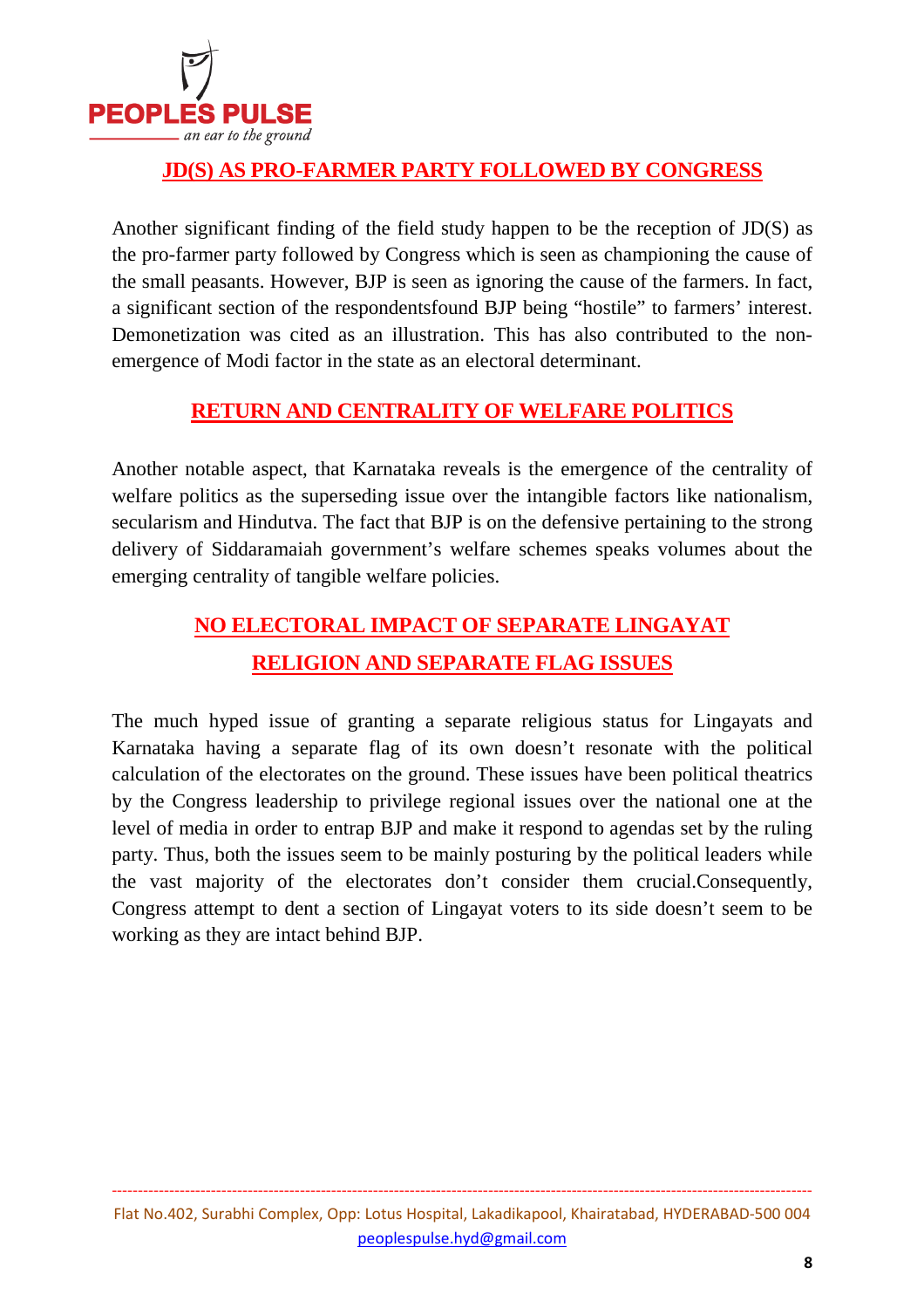

### **TACTICAL VOTING BY LINGAYATS AND VOKKALIGAS AGAINST CONGRESS OUTSIDE THEIR RESPECTIVE BASTIONS**

The consolidation of AHINDA behind Congress has created a sense of resentment among the two dominant castes, Lingayats and Vokkaligas, against the incumbent Congress. Both are used to see C.Ms hailing from their respective castes. The fact, that Siddaramaiah belongs to none and from the vantage point of the two dominant castes, champions the cause of lower OBCs, Dalits, Tribals and Muslims, has further angered them against Congress. Therefore, while majority of the Lingayats and Vokkaligas are veering to BJP and JD(S) respectively– a factor helping Congress as anti-Congress vote is splitting, in many constituencies they are voting for each-other tactically in case they happen to be in minority. Thus, in various pockets, the dominant castes, Lingayats and Vokkaligas, seem to tactically support each other against Congress in case either of them happen to be in minority. This aspect emerges despite the fact that state is known to witness an intense rivalry between these castes for power.

### **SIDDARAMAIAH CONTESTING FROM TWO CONSTITUENCIES A CANON FOR BJP AND JD(S)**

One of the vulnerability that has put the C.M in bind and open to opposition attacks is his decision to contest from two constituencies, Badami and Chamundeshwari. In particular, the position of Siddaramaiah in Chamundeshwari constituency is not very comfortable as Vokkaligas numerically dominate the constituency and BJP has put up a weak candidate hailing from numerically meagre Brahmin caste to make the going tough for the C.M.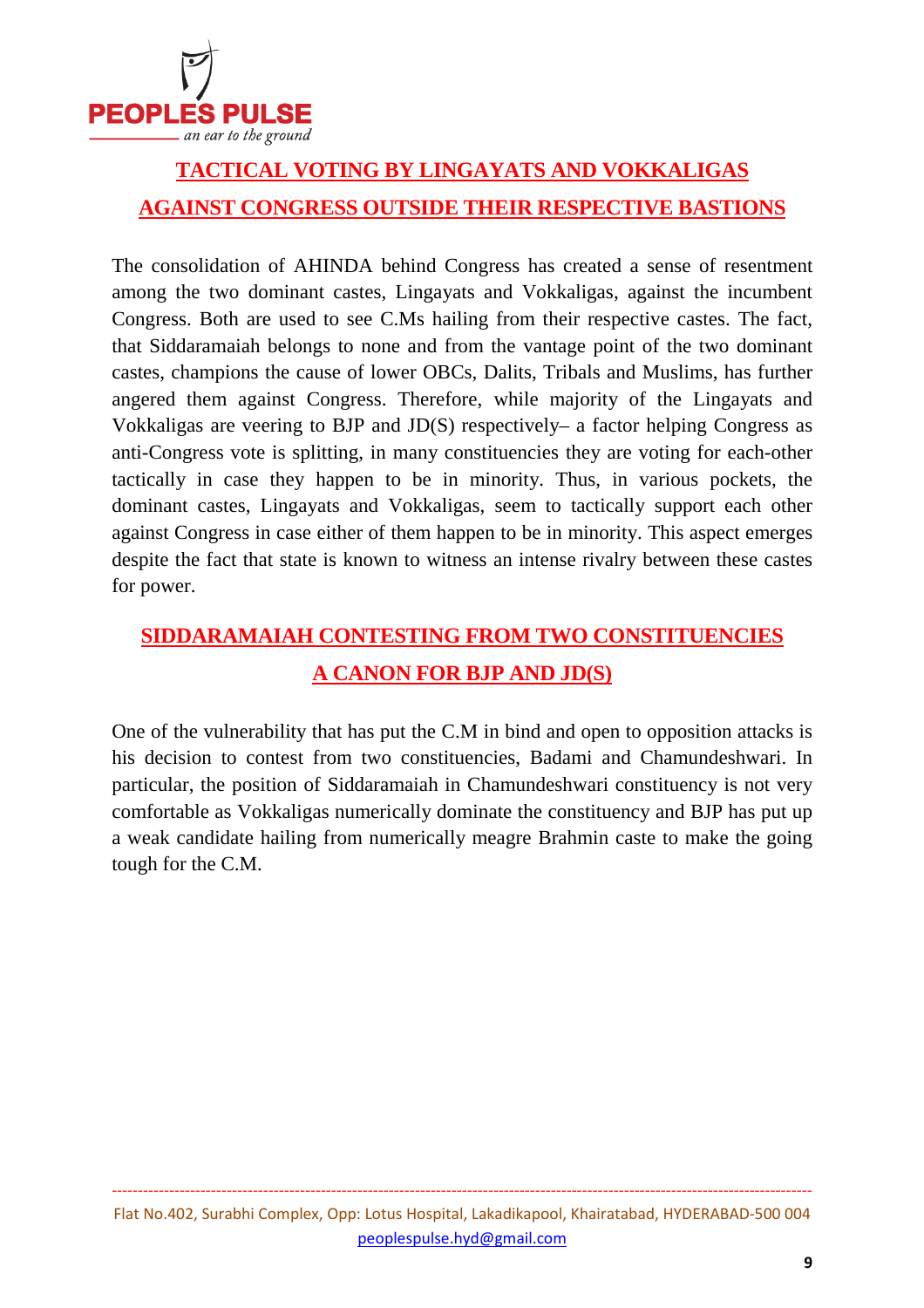

#### **BJP's FAILURE TO SET AN ELECTION NARRATIVE AND AGENDA**

Finally, on the expected lines, our field study confirmed the failure of BJP to dominate the war of perception on account of its failure to set an election narrative, which it has been doing in other states. In other words, this election is about the lack of any significant narrative by BJP as neither the issue of development nor that of anticorruption; neither the agenda of stability nor of delivering welfare schemes have any positive correlation with the BJP in the state. In fact, Congress emerges as the unequivocal champion on all these fronts and the party has been setting the agendas and BJP seems to have been reacting to them. Notably, even JDS has a narrative in this election when it comes to championing the interest of the farmers.

On the question of leadership, BJP seems to have erred in announcing Yeddyurappa as C.M candidate and not give him a free hand. In popular parlance, as the field visit also confirmed his projection by the party seems half-hearted. The fact that in a state where local and regional factors are constituting the voting behaviour, the emergence of Modi and Amit Shah and in some pockets Yogi Adityanath as the main campaigner was be a strategic mistake by the BJP. This alone failed to tackle Siddaramiah, who hit the field as a local Kannadiga who is also the flag bearer of Karanataka pride and Karnataka autonomy.

Having said all these, the last word can only be said only after the last vote is counted on 15 May. The Congress has done well thus far by not getting bogged down by incumbency. The BJP did exceedingly well is attempting to capture their "gateway to the South". The question that remains to be answered is if they started their focus a bit too early.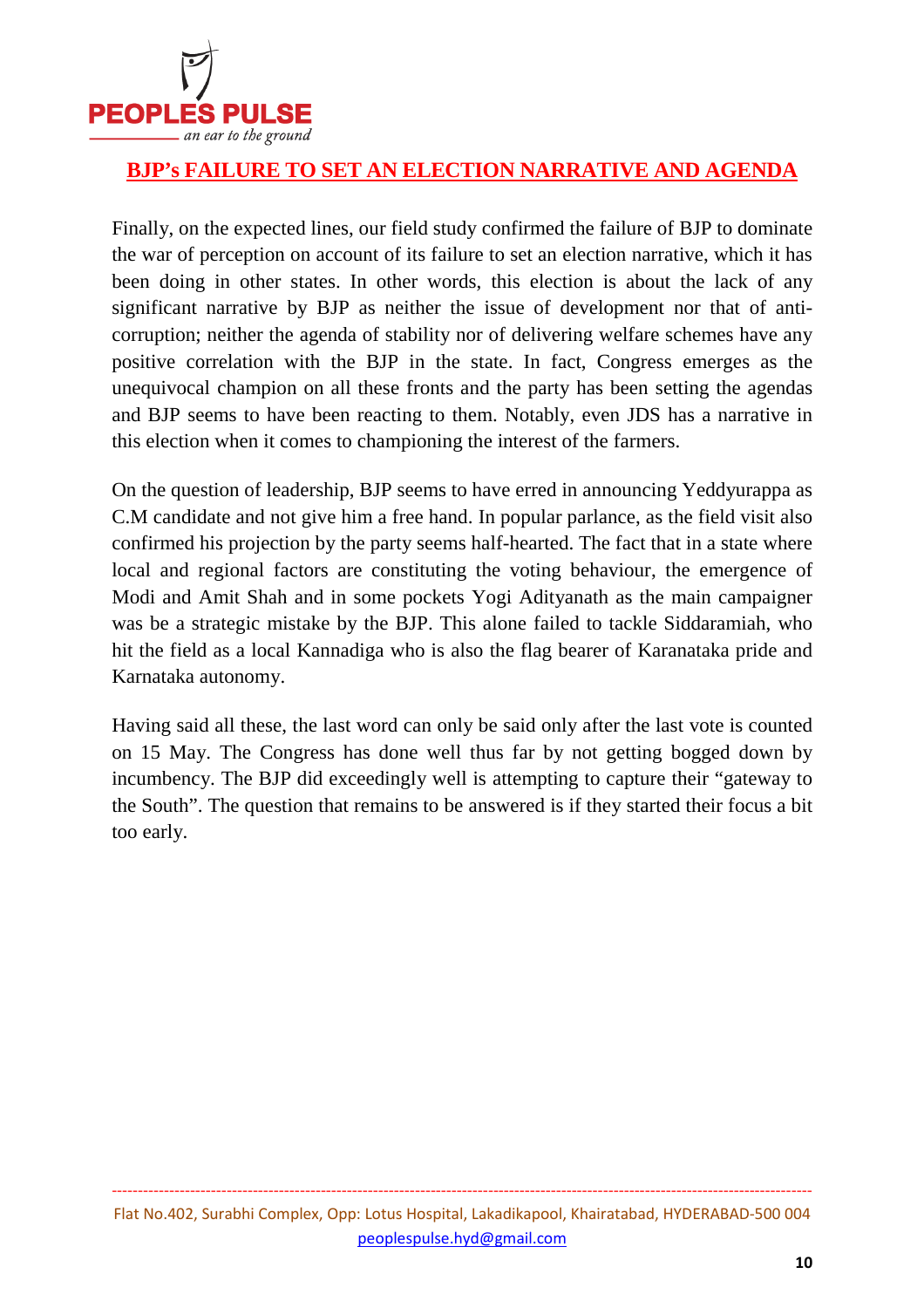

#### **VOTE SHARE & SEATS PROJECTIONS**

|              | <b>Vote</b> | <b>Seats</b>       |
|--------------|-------------|--------------------|
| <b>Party</b> | Share*      | <b>Projection*</b> |
| Congress     | 39.6%       | 93-103             |
| <b>BJP</b>   | 34.2%       | 83-93              |
| JD(S)        | 21.6%       | 33-43              |
| Others       | 4.6%        | $2 - 4$            |

 *\* Margin of Error + or - 3%* 

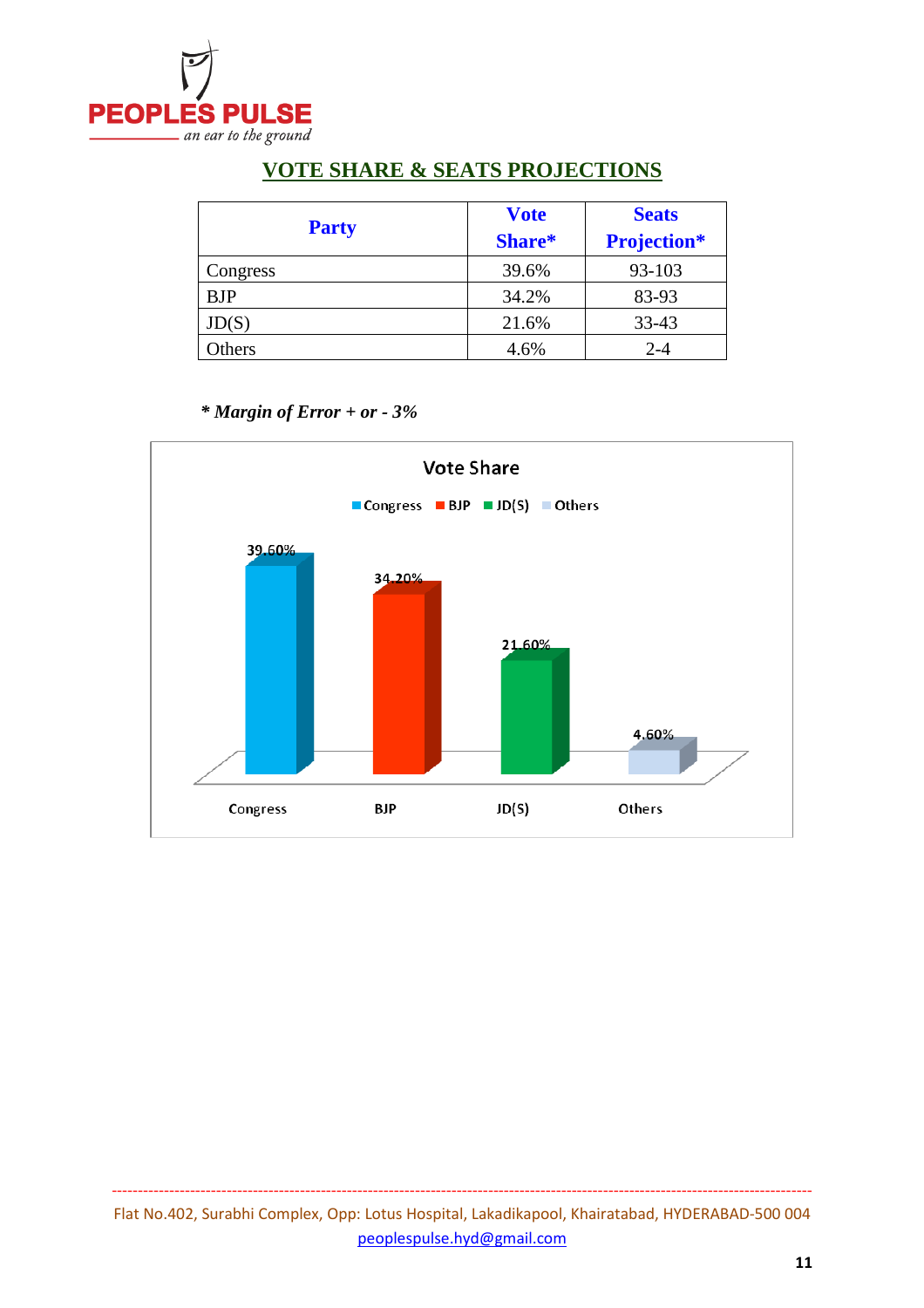

| <b>REGION</b>             | <b>CONG</b> | <b>B.IP</b> | JD(S) | <b>OTHERS</b> |
|---------------------------|-------------|-------------|-------|---------------|
| Southern Karnataka        | 38.0%       | 18.0%       | 35.0% | 9.0%          |
| Central Karnataka         | 43.0%       | 38.0%       | 15.0% | 4.0%          |
| Hyderabad-Karnataka       | 42.0%       | 33.0%       | 22.0% | 3.0%          |
| Mumbai-Karnataka          | 43.0%       | 43.0%       | 12.0% | 2.0%          |
| Coastal-Karnataka         | 41.0%       | 42.0%       | 15.0% | 2.0%          |
| Bangalore (Rural & Urban) | 33.0%       | 31.0%       | 28.0% | 8.0%          |

### **REGION WISE VOTING PATTERN**

*\* Margin of Error + or - 3%*

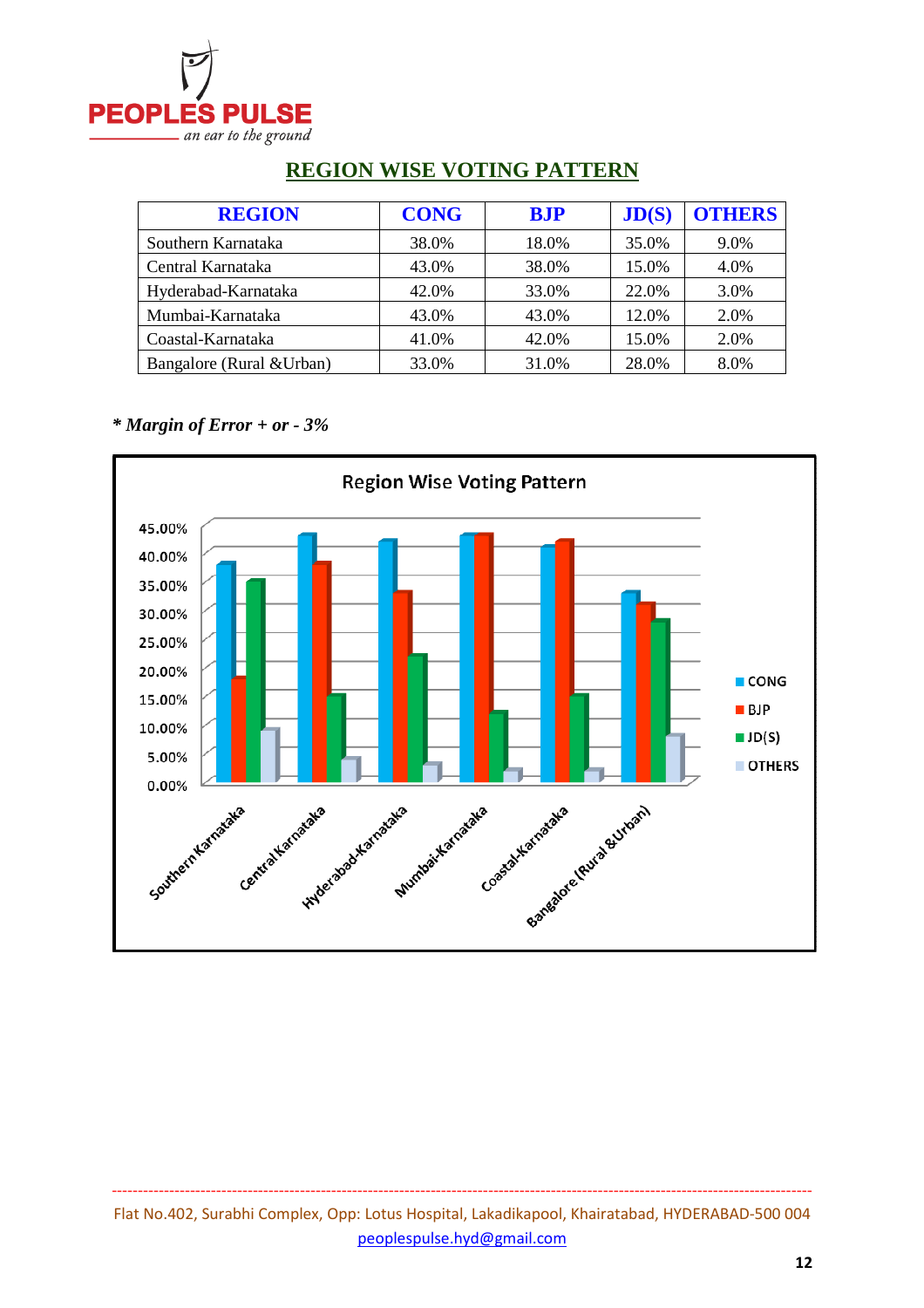

| <b>COMUNITY</b>        | <b>CONG</b> | <b>BJP</b> | JD(S) | <b>Others</b> |
|------------------------|-------------|------------|-------|---------------|
| <b>Schedule Castes</b> | 51.0%       | 22.0%      | 21.0% | 6.0%          |
| <b>Schedule Tribes</b> | 50.0%       | 27.0%      | 18.0% | 5.0%          |
| <b>Muslims</b>         | 69.0%       | 12.0%      | 15.0% | 4.0%          |
| Other OBC's            | 42.0%       | 35.0%      | 18.0% | 5.0%          |
| <b>Upper Castes</b>    | 21.0%       | 51.0%      | 23.0% | 5.0%          |
| Lingayats              | 15.0%       | 65.0%      | 12.0% | 8.0%          |
| Vokka Lingas           | 24.0%       | 20.0%      | 52.0% | 4.0%          |
| Others                 | 39.0%       | 35.0%      | 15.0% | 11.0%         |

#### **COMMUNITY WISE VOTING PREFERENCES**

#### *\* Margin of Error + or - 3%*



Flat No.402, Surabhi Complex, Opp: Lotus Hospital, Lakadikapool, Khairatabad, HYDERABAD-500 004 peoplespulse.hyd@gmail.com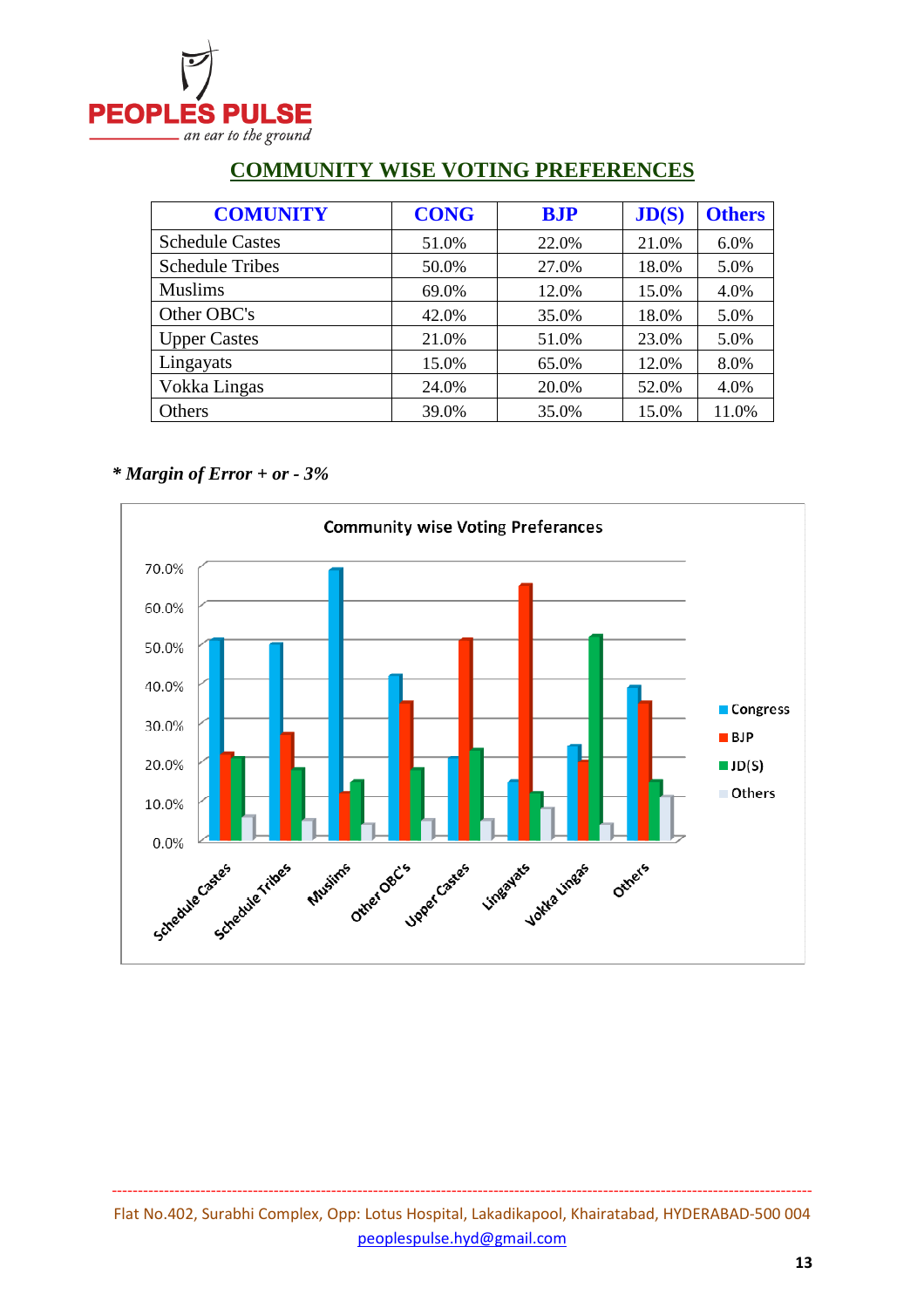

### **MAJOR ELECTION ISSUES**

| <b>Major Election Issues</b> | <b>Percentage</b> |
|------------------------------|-------------------|
| Development                  | 33.0%             |
| <b>MSP</b>                   | 28.0%             |
| Unemployment                 | 15.0%             |
| Price Rise                   | 13.0%             |
| Corruption                   | 6.0%              |
| Other Issues                 | 5.0%              |

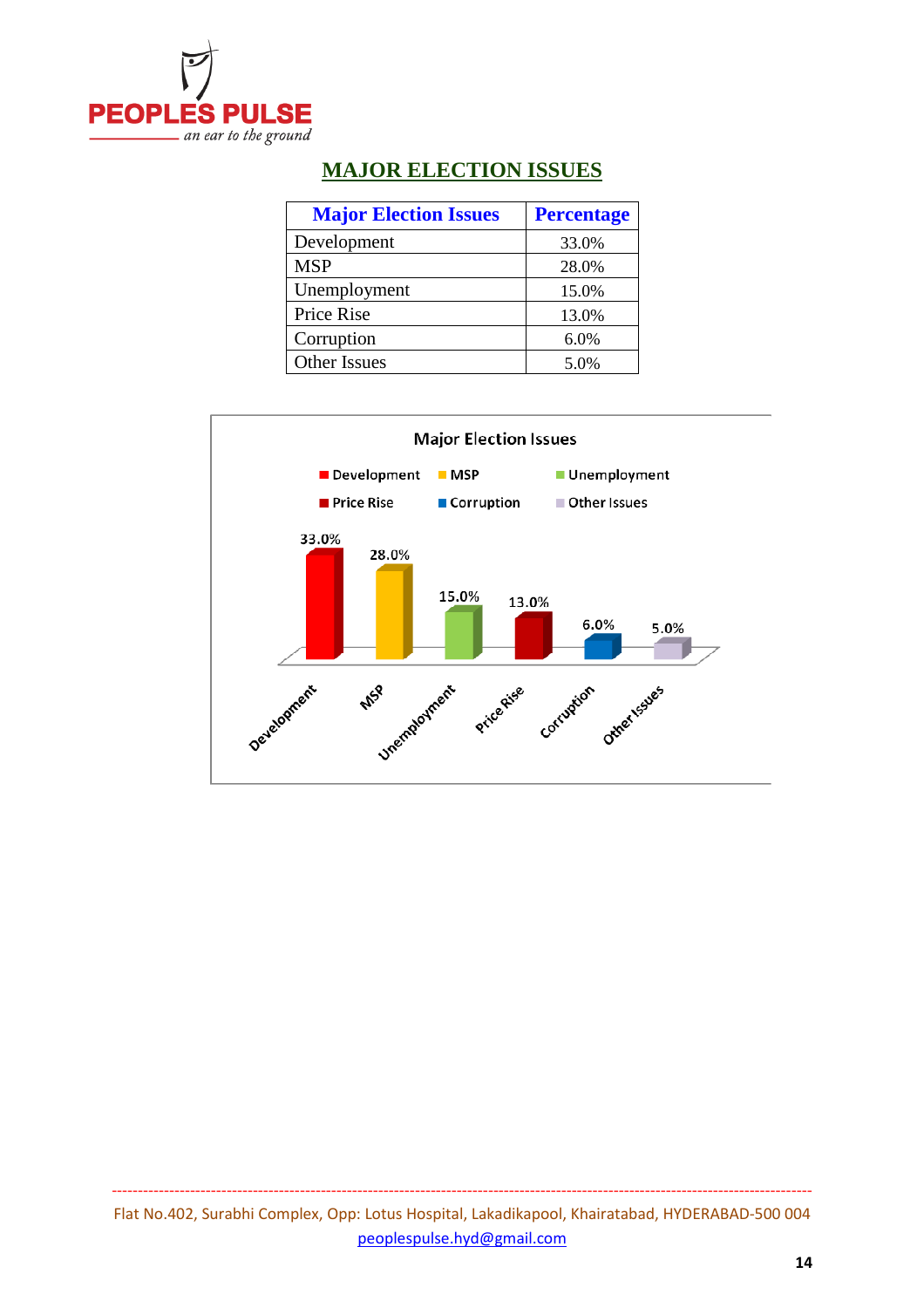

### **WHICH PARTY IS BETTER FOR THE DEVELOPMENT OF KARNATAKA?**

| <b>Party</b> | <b>Percentage</b> |
|--------------|-------------------|
| Congress     | 41.2%             |
| <b>BJP</b>   | 37.8%             |
| JD(S)        | 18.6%             |
| No One       | 2.5%              |

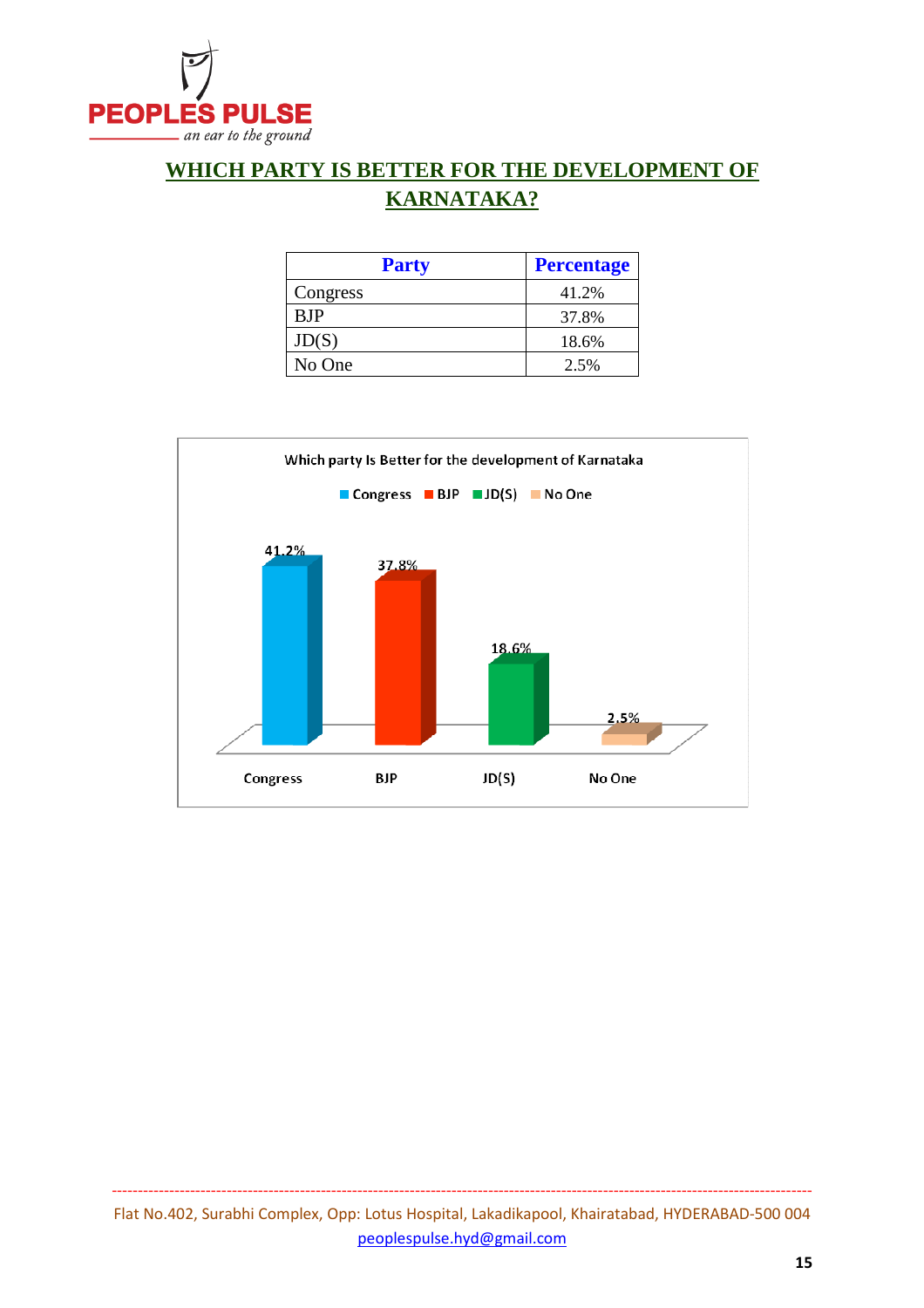

### **RATE THE PERFORMANCE OF CHIEF MINISTER SRI SIDDARAMAIAH**

| <b>Rating</b> | <b>Percentage</b> |
|---------------|-------------------|
| Good          | 32.8%             |
| Bad           | 25.5%             |
| Ok            | 41.7%             |